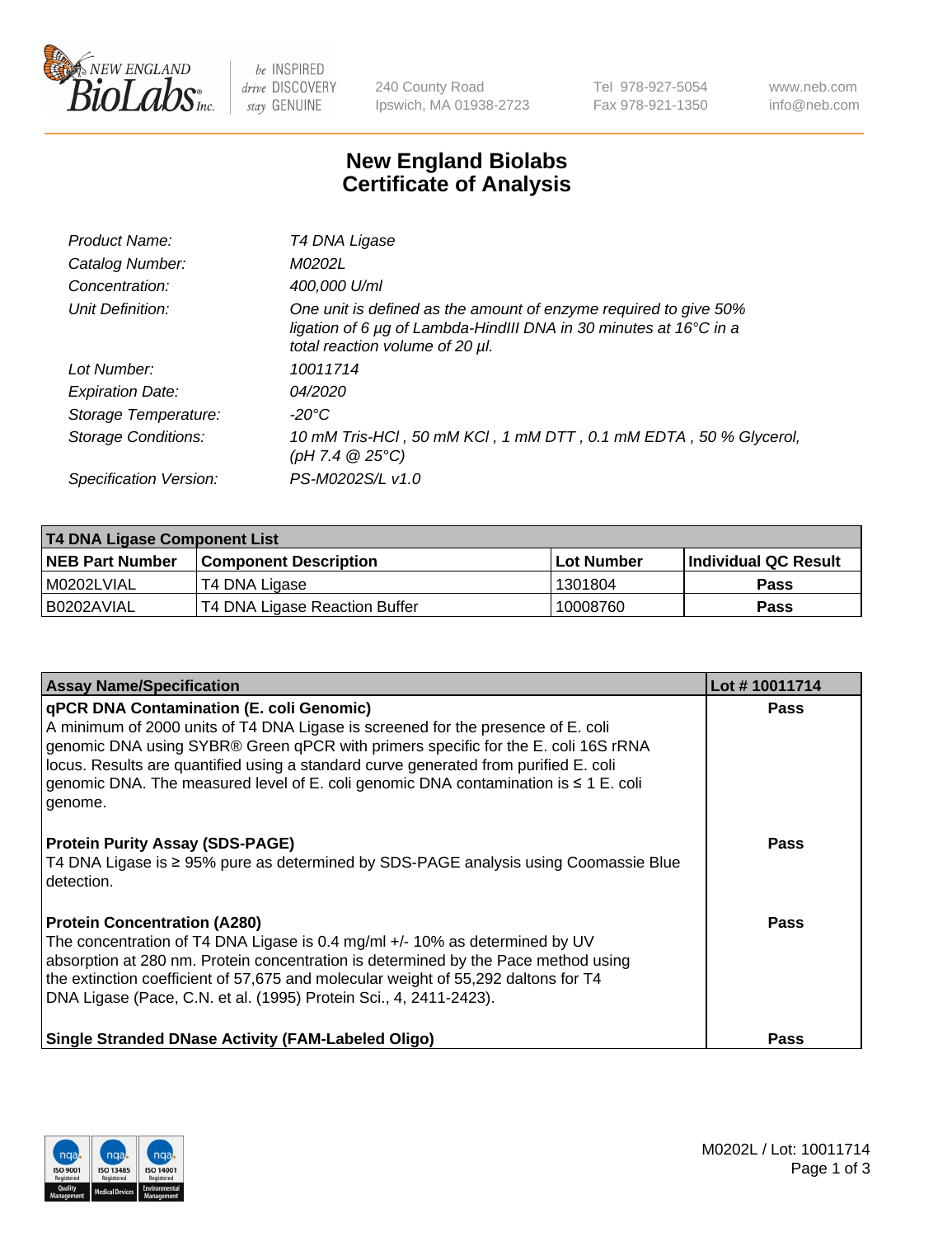

be INSPIRED drive DISCOVERY stay GENUINE

240 County Road Ipswich, MA 01938-2723 Tel 978-927-5054 Fax 978-921-1350 www.neb.com info@neb.com

| <b>Assay Name/Specification</b>                                                                                                                                                                                                                                                                                                                                      | Lot #10011714 |
|----------------------------------------------------------------------------------------------------------------------------------------------------------------------------------------------------------------------------------------------------------------------------------------------------------------------------------------------------------------------|---------------|
| A 50 µl reaction in CutSmart® Buffer containing a 20 nM solution of a fluorescent<br>internal labeled oligonucleotide and a minimum of 10,000 units of T4 DNA Ligase<br>incubated for 16 hours at 37°C yields <5% degradation as determined by capillary<br>electrophoresis.                                                                                         |               |
| <b>RNase Activity (Extended Digestion)</b><br>A 10 µl reaction in NEBuffer 4 containing 40 ng of a 300 base single-stranded RNA<br>and a minimum of 1 µl of T4 DNA Ligase is incubated at 37°C. After incubation for 16<br>hours, >90% of the substrate RNA remains intact as determined by gel electrophoresis<br>using fluorescent detection.                      | Pass          |
| <b>Endonuclease Activity (Nicking)</b><br>A 50 µl reaction in NEBuffer 1 containing 1 µg of supercoiled PhiX174 DNA and a<br>minimum of 2000 units of T4 DNA Ligase incubated for 4 hours at 37°C results in <10%<br>conversion to the nicked form as determined by agarose gel electrophoresis.                                                                     | <b>Pass</b>   |
| <b>Exonuclease Activity (Radioactivity Release)</b><br>A 50 µl reaction in NEBuffer 1 containing 1 µg of a mixture of single and<br>double-stranded [3H] E. coli DNA and a minimum of 2000 units of T4 DNA Ligase<br>incubated for 4 hours at 37°C releases <0.1% of the total radioactivity.                                                                        | <b>Pass</b>   |
| Double Stranded DNase Activity (Labeled Oligo)<br>A 50 µl reaction in CutSmart® Buffer containing a 20 nM solution of a fluorescent<br>labeled double-stranded oligonucleotide containing a blunt end and a minimum of<br>10,000 units of T4 DNA Ligase incubated for 16 hours at 37°C yields <5% degradation<br>as determined by capillary electrophoresis.         | <b>Pass</b>   |
| <b>DNase Activity (Labeled Oligo, 3' extension)</b><br>A 50 µl reaction in CutSmart® Buffer containing a 20 nM solution of a fluorescent<br>labeled double-stranded oligonucleotide containing a 3' extension and a minimum of<br>10,000 units of T4 DNA Ligase incubated for 16 hours at 37°C yields <5% degradation<br>as determined by capillary electrophoresis. | <b>Pass</b>   |
| <b>DNase Activity (Labeled Oligo, 5' extension)</b><br>A 50 µl reaction in CutSmart® Buffer containing a 20 nM solution of a fluorescent<br>labeled double-stranded oligonucleotide containing a 5' extension and a minimum of<br>10,000 units of T4 DNA Ligase incubated for 16 hours at 37°C yields <5% degradation<br>as determined by capillary electrophoresis. | Pass          |
| <b>Ligation and Recutting (Terminal Integrity, Digested DNA)</b><br>A 20 µl reaction in 1X T4 DNA Ligase Reaction Buffer containing 2 µg of Lambda<br>DNA-HindIII Digest and a minimum of 4000 units of T4 DNA Ligase incubated for 16<br>hours at 37°C results in >95% ligation of the DNA fragments as determined by agarose                                       | Pass          |